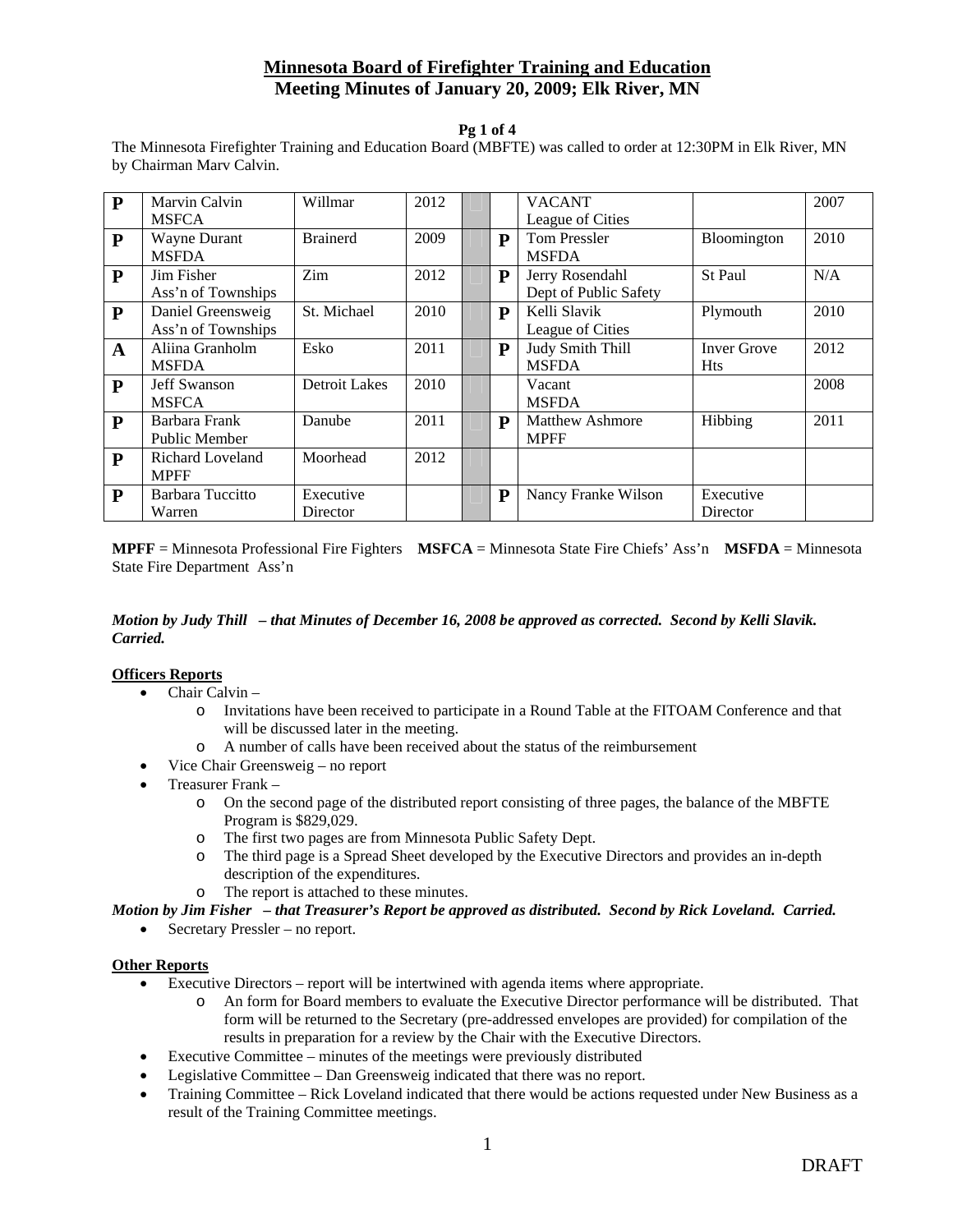### **Unfinished Business**

- Reimbursement Plan
	- o Some concerns were raised about whether the MBFTE had authorization to reimburse for training.
		- Research is being made by the AG and others
		- Expect resolution in a timely manner, but the Reimbursement Plan will be on hold until defined.
	- o Discussion on a number of possibilities
		- Concern of timing of the distribution of the plan and the pre-determined deadline for receipt of applications.
		- Concern about changing outcome rather than waiting for resolution before sending.
		- Estimated times for the resolution were discussed and a motions were formulated in an attempt to address the situation

*Motion by Tom Pressler – that in light of current activities pertaining to the Reimbursement Procedure the Board allow the Executive Directors to adjust the application due date accordingly and take other actions as necessary to promote the Reimbursement . Second by Jim Fisher. Motion was defeated.* 

*Motion by Dan Greensweig – to give the Executive Directors authority to pursue legislation authorizing reimbursement if necessary. Second by Barb Frank. Carried.* 

*Motion by Jeff Swanson – to give direction to the Executive Directors to establish the due date of the application and pre-survey if necessary and continue the process with DPS on reimbursement procedures. Second by Rick Loveland. Carried.* 

- The Executive Directors will solicit response from the Board when other facts are determined.
- Office Space
	- o The signed lease from Elk River is at the Department of Administration for approval.
		- The correct address will be determined and distributed.
- Website
	- o Because of state requirements to establish a firewall, the state will be contracted to set up a website with the proper firewall.
	- o An agreement was distributed that must be signed. That agreement gives not only the terms, but delineates the project steps and associated fees.
	- o Updates will be made via Dreamweaver. The Executive Directors have been enrolled in Dreamweaver classes.
	- o Resolution needed

### *Resolution:*

*To approve the Chair of the Minnesota Board of Firefighter Training and Education the delegation of Authority to enter into an agreement between the MBFTE and the Office of Enterprise Technology OET) for website and related services not to exceed \$9,623.00.* 

 *Motion by Dan Greensweig. Second by Barb Frank.* 

**Roll Call Vote:** 

| Can vvc.                 |                            |
|--------------------------|----------------------------|
| <b>Marvin Calvin</b>     | Abstain                    |
| <b>Tom Pressler</b>      | Aye                        |
| <b>Jim Fisher</b>        | Aye                        |
| <b>Jeff Swanson</b>      | Aye                        |
| Aliina Granholm          | <b>Absent from meeting</b> |
| <b>Judy Smith Thill</b>  | Aye                        |
| <b>Richard Loveland</b>  | Aye                        |
| <b>Wayne Durant</b>      | Aye                        |
| <b>Daniel Greensweig</b> | Aye                        |
| Kelli Slavik             | Aye                        |
| <b>Matthew Ashmore</b>   | <b>Absent from meeting</b> |
| Barbara Frank            | Aye                        |
| <b>Jerry Rosendahl</b>   | Ave                        |
|                          |                            |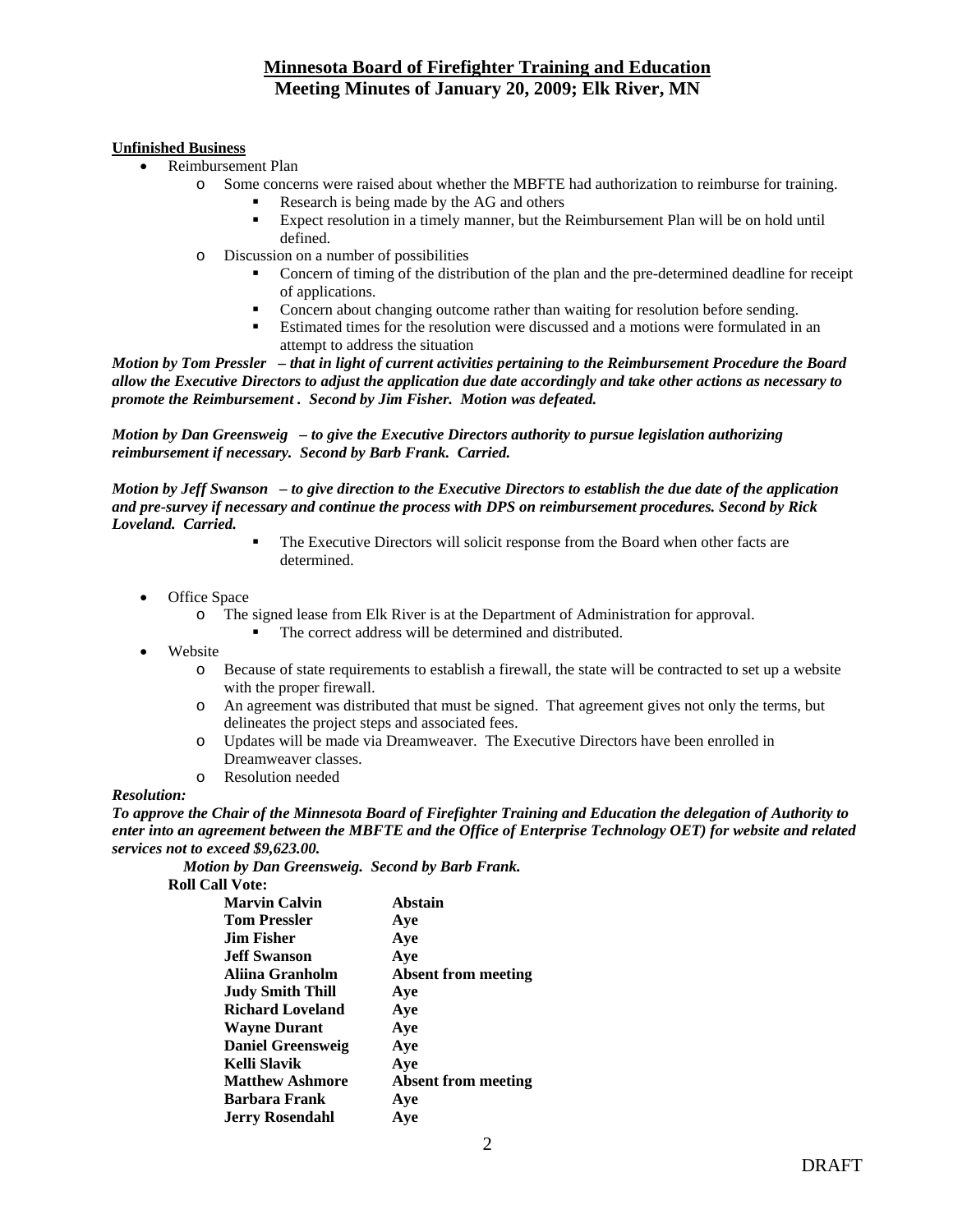### *Motion passed*

- AG Interaction
	- o Board member data furnished by John Hultquist
	- o Open Appointment information will be updated to remove the reference to \$55 per diem.
	- o Corrections in terms Kelli Slavik and Tom Pressler terms expire in 2010 instead of 2009.

### **NEW BUSINESS**

- Operating Procedures Committee
	- o A Committee will review current Operating Procedures and develop a draft of updated procedures for Board approval
	- o Serving will be Dan Greensweig and Judy Thill others that are interested should contact the Executive Directors
- FITOAM Board Membership
	- o The request for representation of the MBFTE on their Board will be deferred until after the Strategic Planning Session.
- Metro Chiefs' Membership for Executive Directors

*Motion by Rick Loveland – to approve membership in the Metro Chiefs for the Executive Directors . Second by Jim Fisher. Carried.* 

- Conferences and Presentations
	- o MBFTE will review each request and respond in each case appropriate.
- Strategic Planning Session
	-
	- o Contacted Ann Gergen of the League of Cities to moderate such a session. Will probably be a one day activity in the latter part of April or early May
- Training Committee
	- o Four items from the committee for Board approval

*First Motion by Rick Loveland moved to develop a standard that if instructors who develop their own class must have goals and objectives, be replicated in other places in the state and the administer the test you give; each question has to be referenced back to a standard. Second by Jim Fischer – motion carried.* 

*Motion by Rick Loveland - to issue an RFP to the state for development of a 1403 (Structural Burn) Train the Trainer course. Second by Jim Fisher. Carried.* 

*Motion by Rick Loveland – in regard to the Instructor of Record, each assistant must have taken training from approved instructors having Firefighter II (FFII), Instructor I, and Fire Officer I certification . Second by Jim Fisher. Carried.* 

*Motion by Rick Loveland – to only reimburse 1403 training in commercially produced fire burning props . Second by Jim Fisher. Carried.* 

- Future Meetings
	- o The schedule will expand for the full year
		- Executive Committee  $2<sup>nd</sup>$  Tuesday of each month, Cokato Fire Station, 10:30 a.m.
		- Training Committee  $3<sup>rd</sup>$  Tuesday of each month, Elk River Offices, 10:30 a.m.
		- Board  $3<sup>rd</sup>$  Tuesday of each month, Elk River Offices, 12:30 p.m.
- Board Information
	- o A letter was sent to Aliina Granholm to remind her of state statute concerning missing meetings. There was no response to the letter; therefore, Chair will send a letter to the appointing authority to have her seat declared vacant and appoint a replacement.
	- Elections
		- o Chair
			- Nominations Marv Calvin no other nominations

*Motion by Jeff Swanson – to suspend the rules about successive terms . Second by Jim Fisher. Carried.*